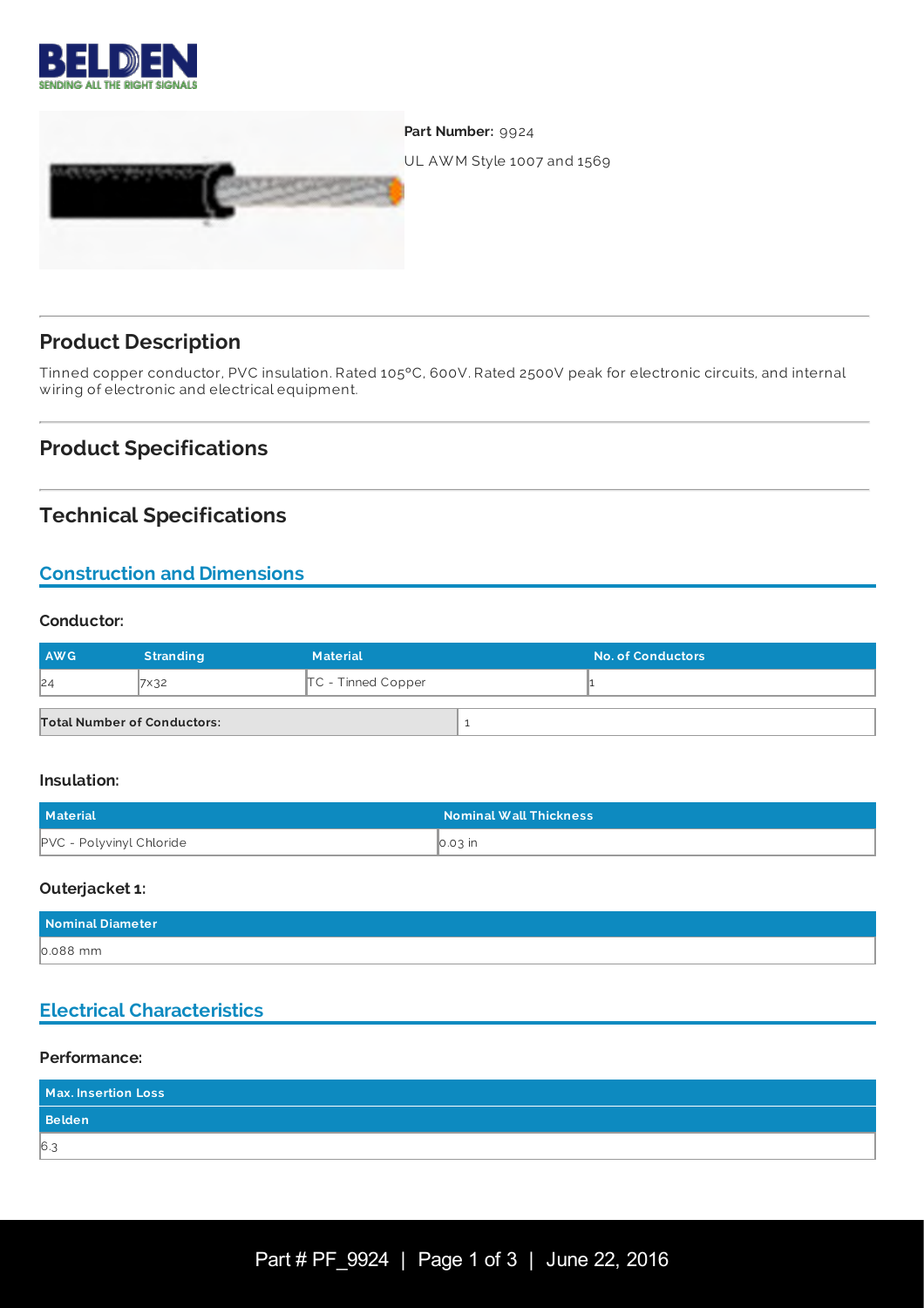#### **Use**

#### **Safety**

| <b>CSA Flammability:</b> | --         |
|--------------------------|------------|
| <b>UL Flammability:</b>  | $\sqrt{x}$ |

## **Temperature Range**

## **Mechanical Characteristics**

### **Part Number**

| Plenum (Y/N): | ' No |
|---------------|------|
|               |      |

## **Standards**

| CA Prop 65 (CJ for Wire & Cable): | Yes                           |  |
|-----------------------------------|-------------------------------|--|
| <b>CSA Rating:</b>                | 600V, 105°C                   |  |
| <b>CSA Type:</b>                  | AWM I A/B or TEW              |  |
| MII Order #39 (China RoHS):       | Yes                           |  |
| UL AWM Style:                     | AWM 1015 or 1230              |  |
| <b>UL Rating:</b>                 | 600V, 105°C                   |  |
| <b>EU Directive Compliance:</b>   | EU Directive 2003/11/EC (BFR) |  |
| <b>EU CE Mark:</b>                | Yes                           |  |

# **History**

## **Product Variants**

| <b>Part Number</b> | Color             | <b>Put-Up Type</b> | Length  |
|--------------------|-------------------|--------------------|---------|
| 9924 0011000       | <b>BROWN</b>      | Reel               | 1000 ft |
| 9924 0021000       | <b>RED</b>        | Reel               | 1000 ft |
| 9924 0031000       | ORANGE            | Reel               | 1000 ft |
| 9924 0041000       | YELLOW            | Reel               | 1000 ft |
| 9924 0091000       | <b>WHITE</b>      | Reel               | 1000 ft |
| 9924 0101000       | <b>BLACK</b>      | Reel               | 1000 ft |
| 9924 0105000       | <b>BLACK</b>      | Reel               | 5000 ft |
| 9924 0131000       | <b>BLUE, DARK</b> | Reel               | 1000 ft |